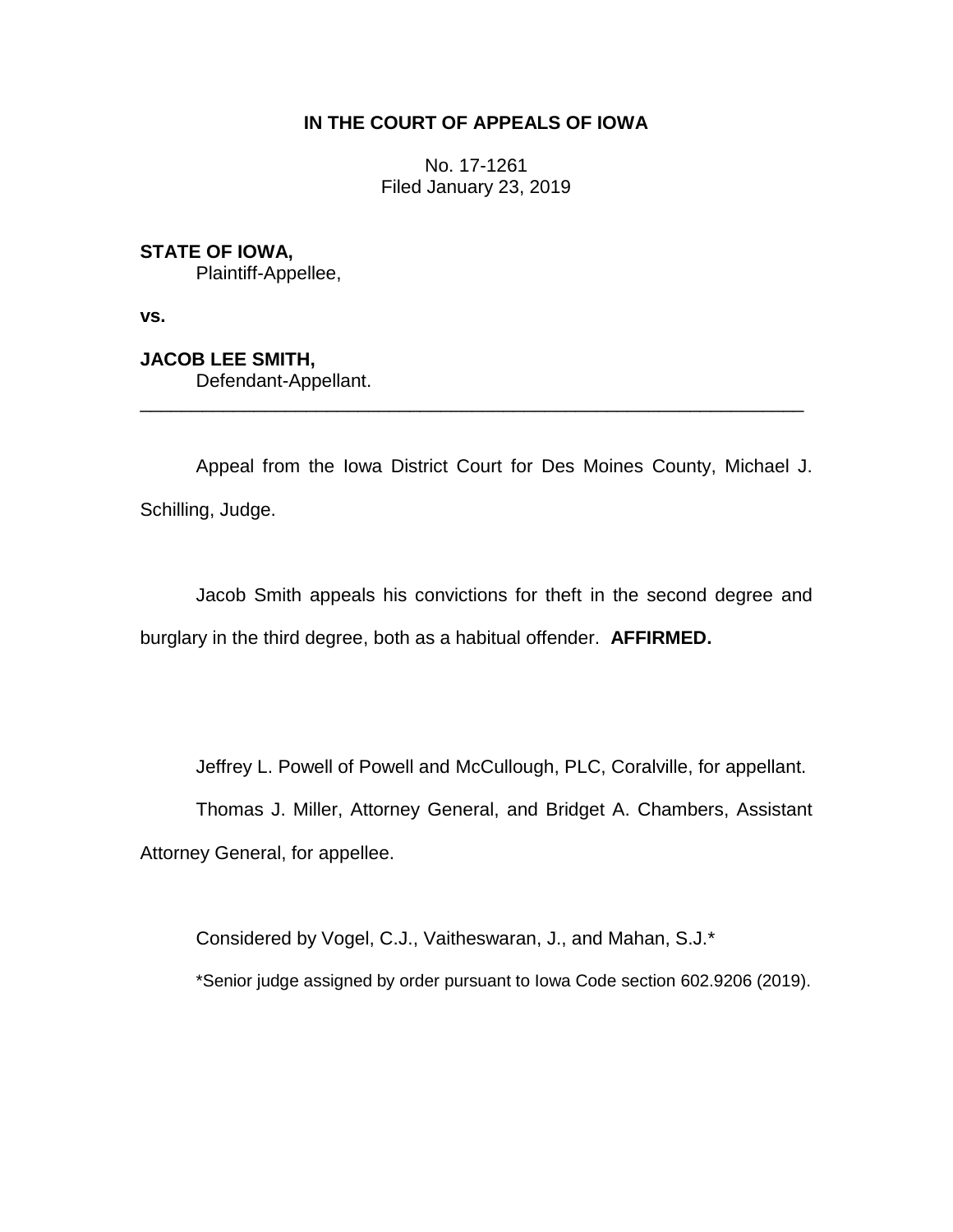#### **MAHAN, Senior Judge.**

Jacob Smith appeals his convictions for theft in the second degree and burglary in the third degree, both as a habitual offender, challenging the sufficiency of the evidence supporting the jury's guilty verdict and arguing the district court abused its discretion by denying his motion for new trial based on newly discovered evidence.

#### *I. Background Facts and Proceedings*

Smith worked at Kemper's True Value hardware store in Burlington on December 12, 2015, until closing. Later that evening, two men entered the store, stole the store's safe from under the front counter, and stole the specific key needed to open the safe. The store's bookkeeper discovered the theft the next business day when she went to fill the cash registers' drawers.

Investigators suspected employee involvement based on the circumstances of the theft: (1) there was no forced entry, (2) the thieves knew to find the safe under the front counter and behind a door instead of in the store's office, and (3) the thieves knew the exact key needed to open the safe out of a large collection of keys. Although the store's security camera was pushed up and toward the ceiling during the theft, it briefly captured images of the men at the bottom of its frame. One of the men on the security footage wore the same clothing Smith wore to work that day. Investigators showed another True Value employee the security footage. She instantly identified Smith as one of the men in the footage based on the distinctive way he wore his pants to reveal the upper portion of his buttocks.

Eventually, police executed a search warrant at Smith's home and did not find the safe or any of its contents. However, when officers arrived, Smith was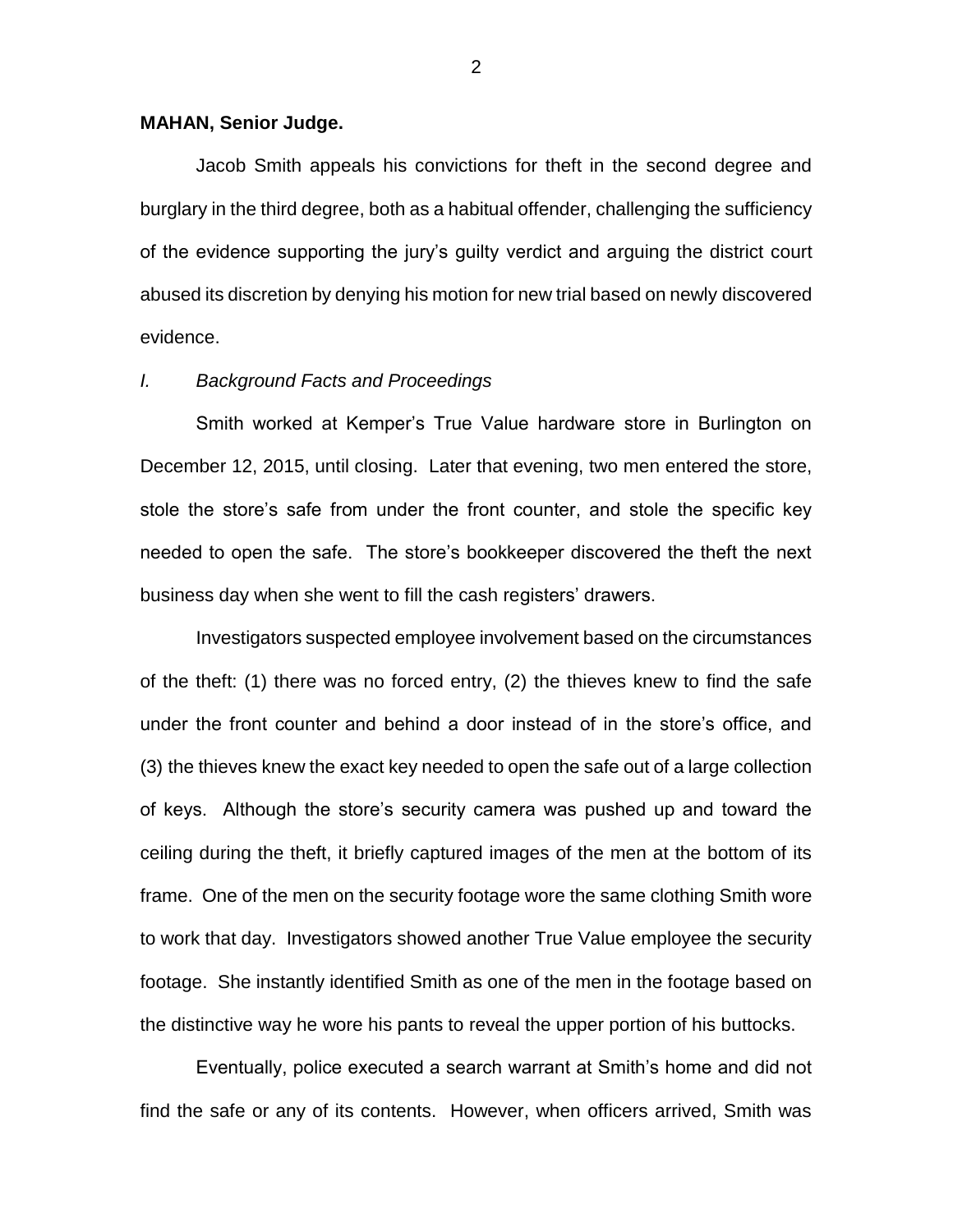wearing the same coat he wore to work on December 12, which matched the coat worn by the thief identified as Smith by the True Value employee. Officers also seized Smith's cell phone. It showed he had been in consistent contact with his wife throughout the day on December 12 except from 7:01 p.m. to 7:36 p.m.—the time of the theft.

Smith was arrested and charged with theft in the second degree, in violation of Iowa Code sections 714.1(1) and 714.2(2) (2015), and burglary in the third degree, in violation of sections 713.1 and 713.6A(1). A jury convicted Smith of both crimes, and he now appeals.

#### *II. Standards of Review*

We review challenges to the sufficiency of the evidence for correction of errors at law. *State v. Howse*, 875 N.W.2d 684, 688 (Iowa 2016). On appellate review, we consider the evidence "in the light most favorable to the State, including all reasonable inferences that may be fairly drawn from the evidence. We will uphold a verdict if substantial record evidence supports it." *See State v. Showens*, 845 N.W.2d 436, 440 (Iowa 2014) (quoting *State v. Romer*, 832 N.W.2d 169, 174 (Iowa 2013)). "Evidence is substantial when 'a rational trier of fact could conceivably find the defendant guilty beyond a reasonable doubt.'" *Howse*, 875 N.W.2d at 688 (quoting *State v. Thomas*, 561 N.W.2d 37, 39 (Iowa 1997)).

The district court's refusal to grant a new trial is reviewed for an abuse of discretion. *See State v. Adamson*, 542 N.W.2d 12, 13 (Iowa Ct. App. 1995). Because the district court is afforded wide discretion to in its rulings on motions for new trial, the district court's ruling will be upheld so long as it is not clearly erroneous. *See id.*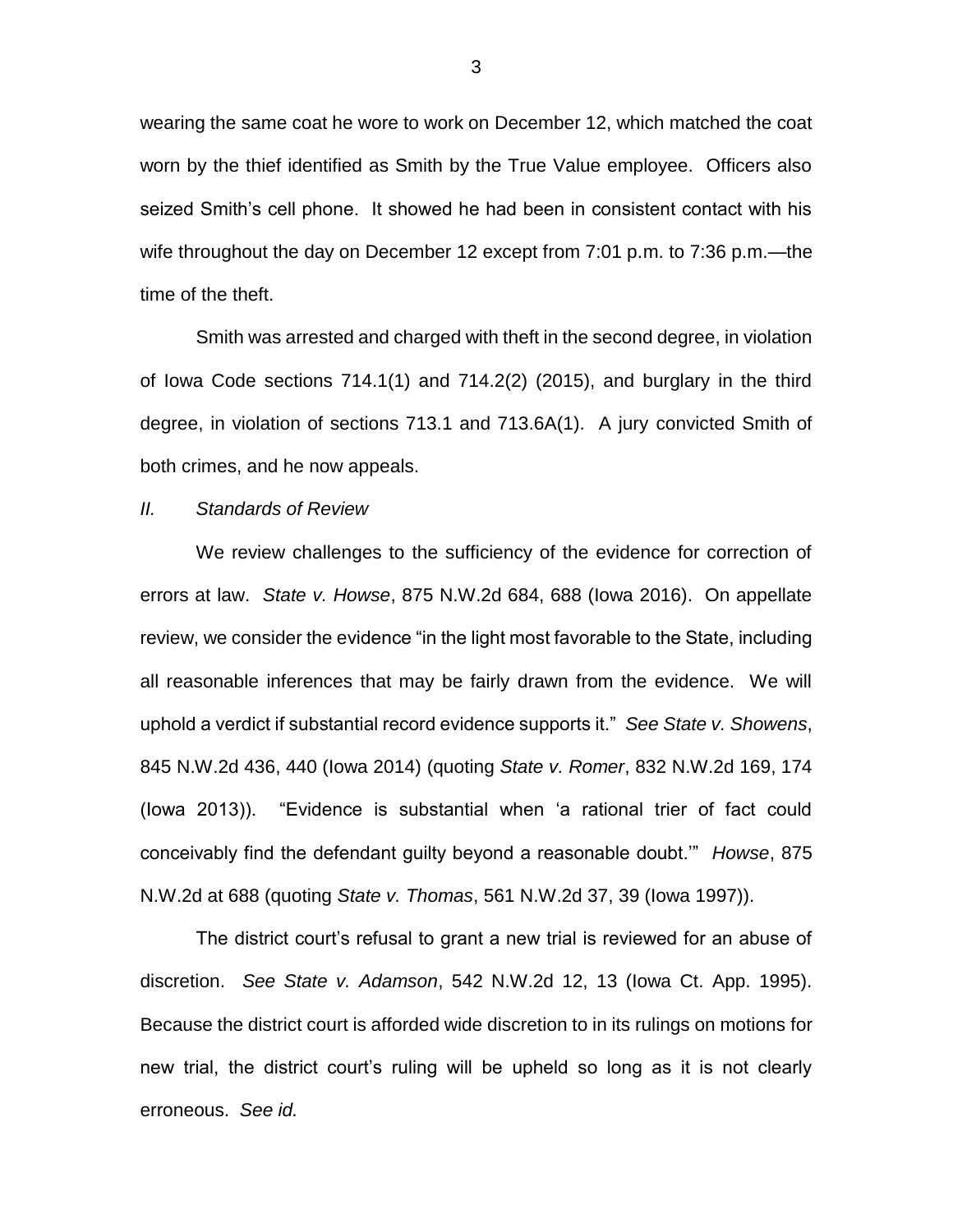### *III. Sufficiency of the Evidence*

Smith challenges the sufficiency of the evidence supporting both of his convictions. He contends there was insufficient evidence to identify him as one of the perpetrators because "[t]he State's case against [him] was purely circumstantial." However, "[d]irect and circumstantial evidence are equally probative." *State v. Kelso-Christy*, 911 N.W.2d 663, 668 (Iowa 2018) (quoting *State v. Maynard*, 379 N.W.2d 382, 383 (Iowa Ct. App. 1985)). Direct evidence is not required to sustain a conviction; a conviction may rest solely on circumstantial evidence so long as it establishes guilt beyond a reasonable doubt. *See State v. Tipton*, 897 N.W.2d 653, 692 (Iowa 2017).

We have little trouble finding sufficient evidence establishing Smith's identity as one of the perpetrators. First, we note because the circumstances of the crime indicated employee involvement, there was a small suspect pool. At the time of the burglary, the True Value only employed roughly eleven employees. Second, while the security camera footage only briefly captured the suspects' images during the burglary, it was sufficient to identify both perpetrators' apparel. The larger individual wore the same clothing—white sneakers, blue jeans, and a light-brown workman's coat—that Smith wore to work that day, as seen in separate security camera footage. Third, Smith's co-worker viewed the security footage of the burglary and instantly identified Smith by the distinctive way he wore his pants. Finally, although Smith text messaged with his wife throughout the day of the burglary, he did not respond to any of her messages during the time of the burglary. One could reasonably infer Smith stopped responding during this time because he was busy committing the burglary. When considering this evidence in aggregate

4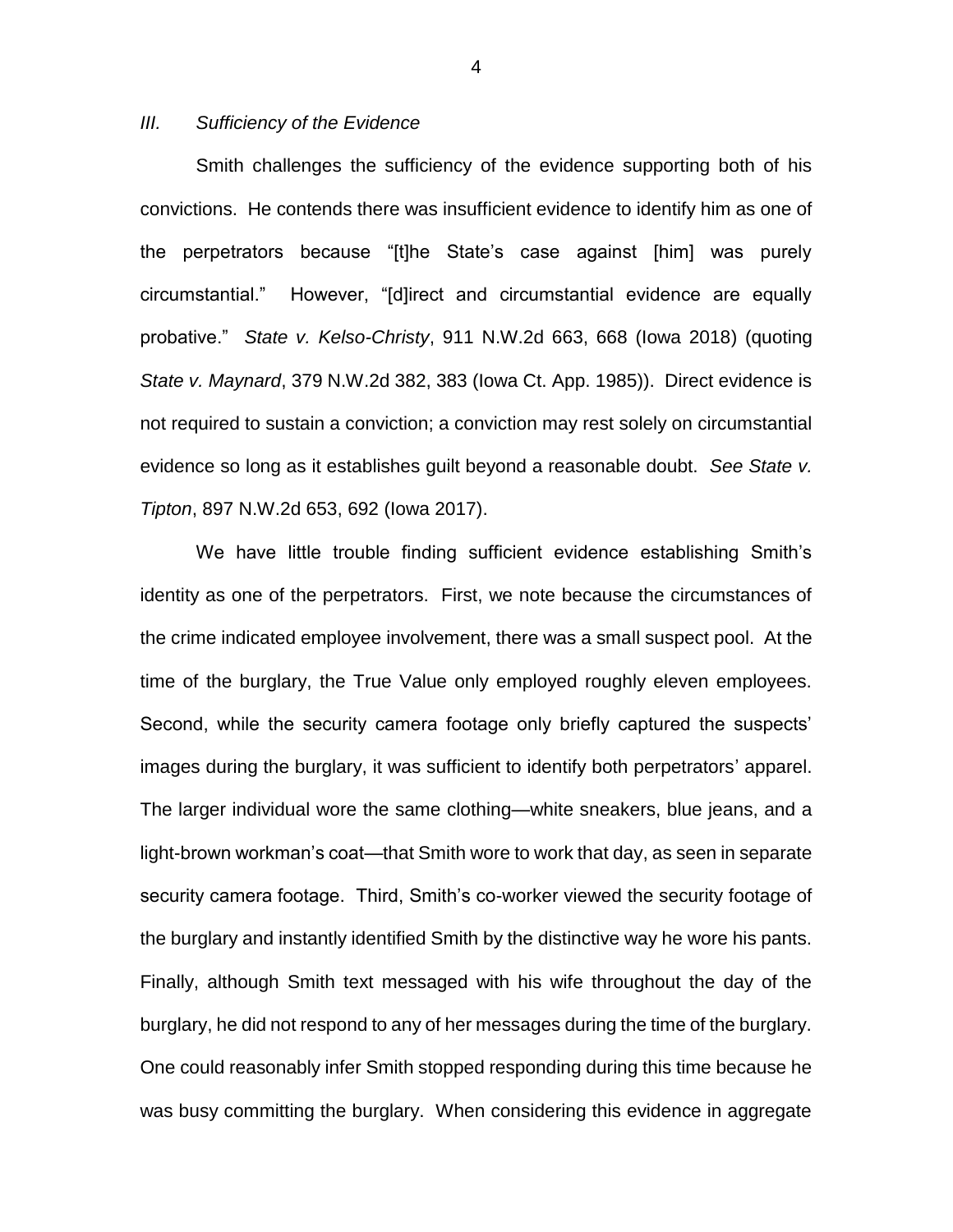and in the light most favorable to the State, there is sufficient evidence identifying Smith as one of the perpetrators.

#### *IV. Denial of New Trial Based on Newly Discovered Evidence*

Smith contends there was new evidence discovered of a burglary at another True Value store in another town, to which someone pled guilty to committing, and as a result he should have received a new trial. To succeed, Smith "must show that the evidence (1) was discovered *after* the verdict, (2) could not have been discovered earlier in the exercise of due diligence, (3) is material to the issues in the case and not merely cumulative, and (4) probably would have changed the result of the trial." *State v. Jefferson*, 545 N.W.2d 248, 249 (Iowa 1996). Even assuming Smith could satisfy the first three elements, his claim fails on the fourth element.

Smith cannot show evidence of the second burglary, which occurred at the Mount Pleasant True Value about a year later, probably would have impacted the outcome of his trial. At first blush, the two burglaries appear similar: both involved the theft of a safe and both stores were owned by the same individual. But when considering the salient facts, it becomes apparent that consideration of the Mount Pleasant burglary is immaterial to who committed the Burlington burglary. The circumstances of the Burlington burglary indicated it was committed by an employee. Although the individual who committed the Mount Pleasant burglary, Adam Nolz, also worked for the True Value franchise, he did not begin work until roughly four months after the Burlington burglary and had no connection to the Burlington store at the time of its burglary. Further, the Burlington burglary showed no sign of forced entry, while Nolz gained entry to the Mount Pleasant store by